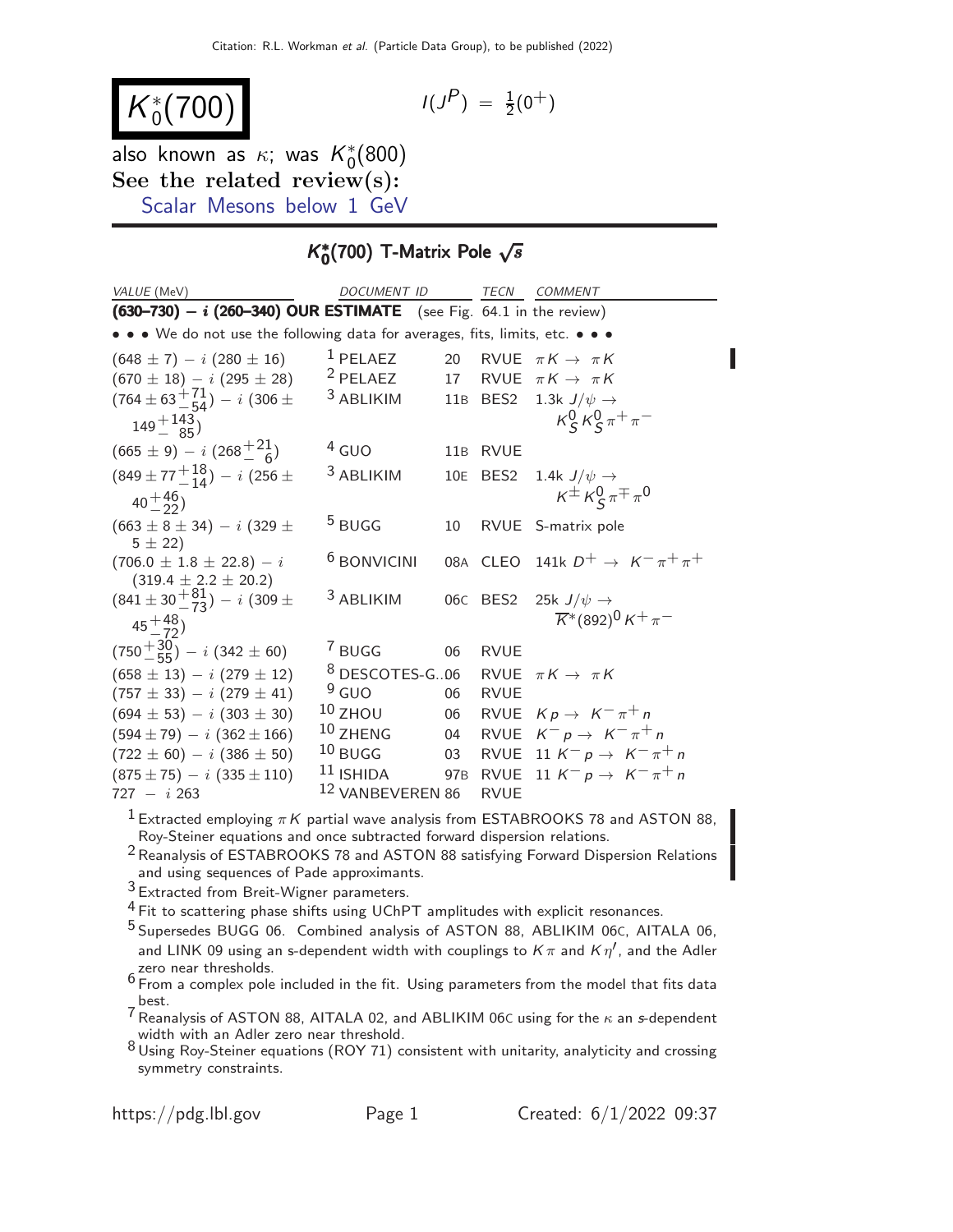<sup>9</sup> From UChPT fitted to MERCER 71, BINGHAM 72 and ESTABROOKS 78. Amplitude shown to be consistent with data of ABLIKIM 06C. 10Reanalysis of ASTON 88 data.

- 
- 11Reanalysis of ASTON 88 using interfering Breit-Wigner amplitudes. Extracted from Breit-Wigner parameters.

12 Unitarized Quark Model.

| $K_0^*(700)$ Breit-Wigner Mass |                             |  |                    |                                                                               |  |             |                                                                   |
|--------------------------------|-----------------------------|--|--------------------|-------------------------------------------------------------------------------|--|-------------|-------------------------------------------------------------------|
|                                | VALUE (MeV)                 |  | <b>EVTS</b>        | DOCUMENT ID                                                                   |  | <b>TECN</b> | <b>COMMENT</b>                                                    |
| 845                            | ±17                         |  | <b>OUR AVERAGE</b> |                                                                               |  |             |                                                                   |
|                                | 826 $\pm 49$ $^{+49}_{-34}$ |  | 1.3k               | $1$ ABLIKIM                                                                   |  |             | 11B BES2 $J/\psi \rightarrow K_S^0 K_S^0 \pi^+ \pi^-$             |
|                                | 810 $\pm 68$ $^{+15}_{-24}$ |  | 1.4k               | <sup>2</sup> ABLIKIM                                                          |  |             | 10E BES2 $J/\psi \rightarrow K^{\pm} K^0_S \pi^{\mp} \pi^0$       |
|                                | 856 $\pm 17$ $\pm 13$       |  | 54k                | LINK                                                                          |  |             | 07B FOCS $D^+ \rightarrow K^- \pi^+ \pi^+$                        |
|                                | 878 $\pm 23$ $^{+64}_{-55}$ |  | 25k                | <sup>3</sup> ABLIKIM                                                          |  |             | 06C BES2 $J/\psi \to \overline{K}^*(892)^0 K^+\pi^-$              |
|                                | $797 + 19 + 43$             |  | 15k                | $4,5$ altal A                                                                 |  |             | 02 E791 $D^+ \to K^- \pi^+ \pi^+$                                 |
|                                |                             |  |                    | • • • We do not use the following data for averages, fits, limits, etc. • • • |  |             |                                                                   |
|                                | 888.0 $\pm$ 1.9             |  | 141 <sub>k</sub>   |                                                                               |  |             | <sup>6</sup> BONVICINI 08A CLEO $D^+ \rightarrow K^- \pi^+ \pi^+$ |
|                                | 855 $\pm 15$                |  | 0.6k               |                                                                               |  |             | <sup>7</sup> CAWLFIELD 06A CLEO $D^0 \rightarrow K^+ K^- \pi^0$   |
|                                | 905 $+65$<br>-30            |  |                    | $8$ ISHIDA                                                                    |  |             | 97B RVUE 11 $K^- p \rightarrow K^- \pi^+ n$                       |

 $^{\rm 1}$ The Breit-Wigner parameters from a fit with seven intermediate resonances. The Smatrix pole position is  $(764 \pm 63^{+71}_{-54}) - i$   $(306 \pm 149^{+143}_{-85})$  MeV.

2 From a fit including ten additional resonances and energy-independent Breit-Wigner

 $^3$ A fit in the  $\mathcal{K}^*_0(700) + \mathcal{K}^*(892) + \mathcal{K}^*(1410)$  model with mass and width of the  $\mathcal{K}^*_0(700)$ from ABLIKIM 06C well describes the left slope of the  $\kappa^0_{\mathcal{S}}\pi^-$  invariant mass spectrum in  $\tau^-\rightarrow~$   $\mathcal{K}^0_{\mathcal{S}}\pi^-\nu_\tau$  decay studied by EPIFANOV 07. Averaged value from different parameterizations.

 $^4$  Not seen by KOPP 01 using 7070 events of  $D^0\to~$  K $^-\pi^+\pi^0$ . LINK 02E and LINK 051 show clear evidence for a constant non-resonant scalar amplitude rather than  $\kappa^*_0$ (700) in their high statistics analysis of  $D^+ \rightarrow \ K^- \pi^+ \mu^+ \nu_{\mu}$ .

- $^{5}$  AUBERT 07T does not find evidence for the charged  $\kappa_{0}^{*}$ (700) using 11k events of  $D^{0}\rightarrow$  $K^- K^+ \pi^0$ .
- $\frac{6}{2}$  Using parameters from the model that fits data best.
- 7 Breit-Wigner parameters. A significant S-wave can be also modeled as a non-resonant  $8$  contribution.<br> $8$  Reanalysis of ASTON 88 using interfering Breit-Wigner amplitudes.
- 

| <i>VALUE</i> (MeV)                         |                     | EVTS                     | <b>DOCUMENT ID</b>   | TECN | COMMENT                                                     |
|--------------------------------------------|---------------------|--------------------------|----------------------|------|-------------------------------------------------------------|
|                                            |                     | 468 $\pm$ 30 OUR AVERAGE |                      |      |                                                             |
| 449 $\pm 156$ $\frac{+144}{-81}$           |                     | 1.3k                     | $1$ ABLIKIM          |      | 11B BES2 $J/\psi \to K^0_S K^0_S \pi^+ \pi^-$               |
| 536 $\pm$ 87 $+106$<br>$-47$               |                     | 1.4k                     | <sup>2</sup> ABLIKIM |      | 10E BES2 $J/\psi \rightarrow K^{\pm} K^0_S \pi^{\mp} \pi^0$ |
| 464 $\pm$ 28 $\pm$ 22                      |                     | 54k                      | <b>LINK</b>          |      | 07B FOCS $D^+ \rightarrow K^- \pi^+ \pi^+$                  |
| 499 $\pm$ 52 $\frac{+}{-}$ $\frac{55}{87}$ |                     | 25k                      | 3 ABLIKIM            |      | 06C BES2 $J/\psi \to \overline{K}^*(892)^0 K^+\pi^-$        |
| 410 $\pm$ 43 $\pm$ 87                      |                     |                          | $15k$ $4,5$ AITALA   |      | 02 E791 $D^+ \to K^- \pi^+ \pi^+$                           |
|                                            | https://pdg.lbl.gov |                          | Page 2               |      | Created: 6/1/2022 09:37                                     |

## K ∗  $_{0}^{\ast}(700)$  Breit-Wigner Width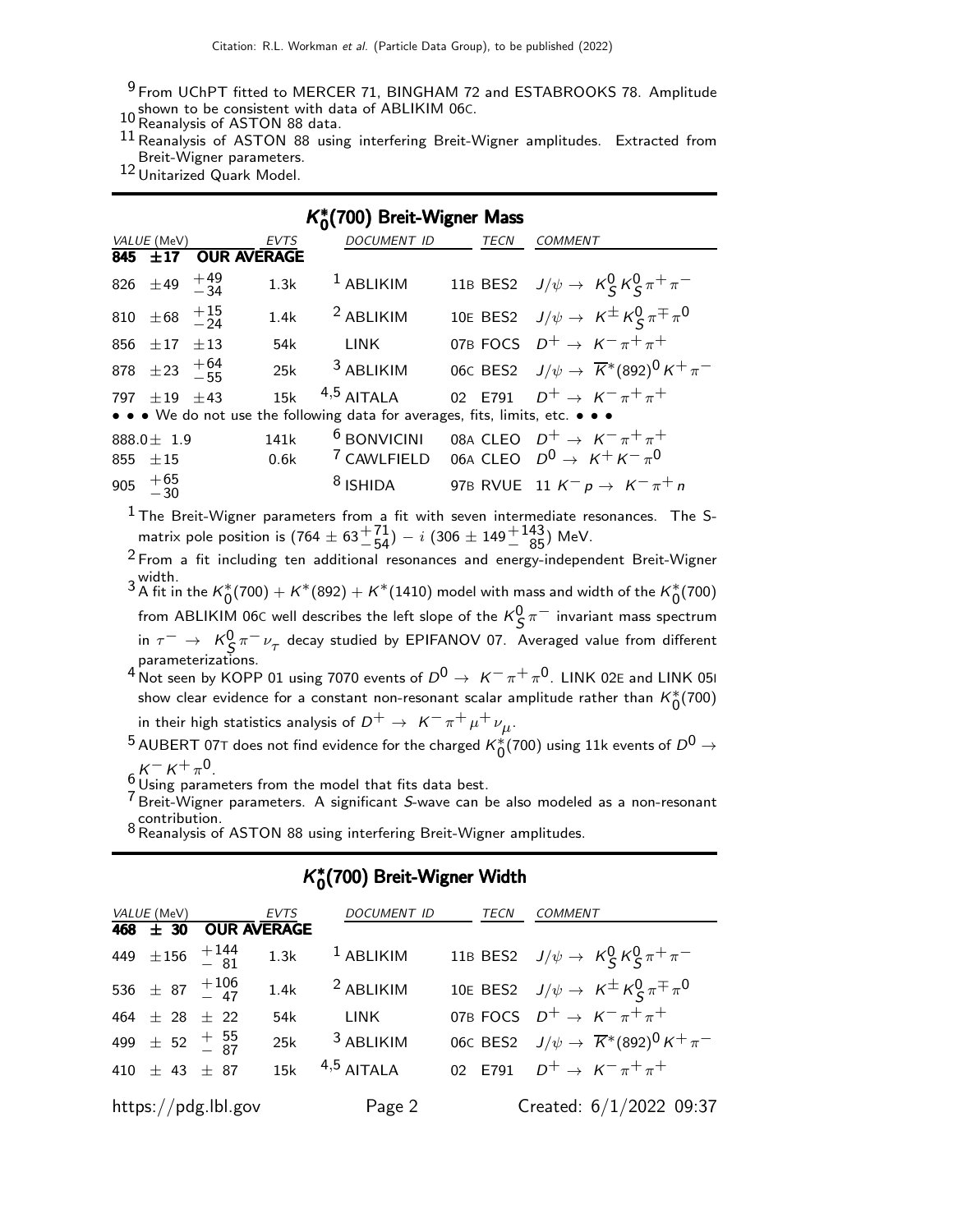• • • We do not use the following data for averages, fits, limits, etc. • • •

| $550.4 + 11.8$<br>$251 \pm 48$ | 141k<br>0 6k |            | <sup>6</sup> BONVICINI 08A CLEO $D^+ \rightarrow K^- \pi^+ \pi^+$<br><sup>7</sup> CAWLFIELD 06A CLEO $D^0 \rightarrow K^+ K^- \pi^0$ |
|--------------------------------|--------------|------------|--------------------------------------------------------------------------------------------------------------------------------------|
| $545$ $^{+235}_{-110}$         |              | $8$ ISHIDA | 97B RVUE 11 $K^- p \rightarrow K^- \pi^+ n$                                                                                          |

 $^{\rm 1}$ The Breit-Wigner parameters from a fit with seven intermediate resonances. The Smatrix pole position is  $(764 \pm 63^{+71}_{-54}) - i$   $(306 \pm 149^{+143}_{-85})$  MeV.

 $2$  From a fit including ten additional resonances and energy-independent Breit-Wigner

- width.<br><sup>3</sup> A fit in the  $\kappa_0^*(700) + \kappa^*(892) + \kappa^*(1410)$  model with mass and width of the  $\kappa_0^*(700)$ from ABLIKIM 06C well describes the left slope of the  $K^0_S \pi^-$  invariant mass spectrum
- in  $\tau^-\rightarrow\ \ \kappa^0_\mathcal{S}\pi^-\nu_\tau$  decay studied by EPIFANOV 07. Averaged value from different parameterizations.
- $^4$ Not seen by KOPP 01 using 7070 events of  $D^0\rightarrow\ \textit{K}^-\pi^+\pi^0$ . LINK 02E and LINK 051 show clear evidence for a constant non-resonant scalar amplitude rather than  $\kappa^*_0$ (700) in their high statistics analysis of  $D^+ \rightarrow \ K^- \pi^+ \mu^+ \nu_{\mu}$ .
- $^{5}$  AUBERT 07T does not find evidence for the charged  $\kappa_{0}^{*}$ (700) using 11k events of  $D^{0}\rightarrow$  $K^- K^+ \pi^0$ .
- $60$  Using parameters from the model that fits data best.
- <sup>7</sup> Statistical error only. A fit to the Dalitz plot including the  $K_0^*(700)^\pm$ ,  $K^*(892)^\pm$ , and  $\phi$  resonances modeled as Breit-Wigners. A significant S-wave can be also modeled as a non-resonant contribution.

8 Reanalysis of ASTON 88 using interfering Breit-Wigner amplitudes.

|            | Mode   | Fraction $(\Gamma_i/\Gamma)$ |
|------------|--------|------------------------------|
| $\Gamma_1$ | $K\pi$ | $100 \%$                     |

## K ∗  $_{0}^{\ast}$ (700) DECAY MODES

## K ∗  $_{0}^{\ast}(700)$  REFERENCES

| 20              | PRL 124 172001            | J.R. Pelaez <i>et al.</i>            |                      |
|-----------------|---------------------------|--------------------------------------|----------------------|
| 17              | EPJ C77 91                | J.R. Pelaez, A.Rodas, J.R. de Elvira |                      |
| 11B             | PL B698 183               | M. Ablikim et al.                    | (BES II Collab.)     |
| 11 <sub>B</sub> | PR D84 034005             | Z.-H. Guo, J.A. Oller                |                      |
| 10E             | PL B693 88                | M. Ablikim et al.                    | (BES II Collab.)     |
| 10              | PR D81 014002             | $D.V.$ Bugg                          | (LOQM)               |
| 09              | PL B681 14                | J.M. Link et al.                     | (FNAL FOCUS Collab.) |
| 08A             | PR D78 052001             | G. Bonvicini et al.                  | (CLEO Collab.)       |
| 07T             | PR D76 011102             | B. Aubert <i>et al.</i>              | (BABAR Collab.)      |
| 07              | PL B654 65                | D. Epifanov et al.                   | BELLE Collab.)       |
| 07B             | PL B653 1                 | J.M. Link et al.                     | (FNAL FOCUS Collab.) |
| 06C             | PL B633 681               | M. Ablikim et al.                    | (BES Collab.)        |
| 06              | PR D73 032004             | E.M. Aitala et al.                   | (FNAL E791 Collab.)  |
|                 | PR D74 059901<br>(errat.) | E.M. Aitala et al.                   | (FNAL E791 Collab.)  |
| 06              | PL B632 471               | D.V. Bugg                            | (LOQM)               |
| 06A             | PR D74 031108             | C. Cawlfield et al.                  | (CLEO Collab.)       |
| DESCOTES-G06    | EPJ C48 553               | S. Descotes-Genon, B. Moussallam     |                      |
| 06              | NP A773 78                | F.K. Guo et al.                      |                      |
| 06              | NP A775 212               | Z.Y. Zhou, H.Q. Zheng                |                      |
| 051             | PL B621 72                | J.M. Link et al.                     | (FNAL FOCUS Collab.) |
| 04              | NP A733 235               | H.Q. Zheng <i>et al.</i>             |                      |
|                 |                           |                                      |                      |